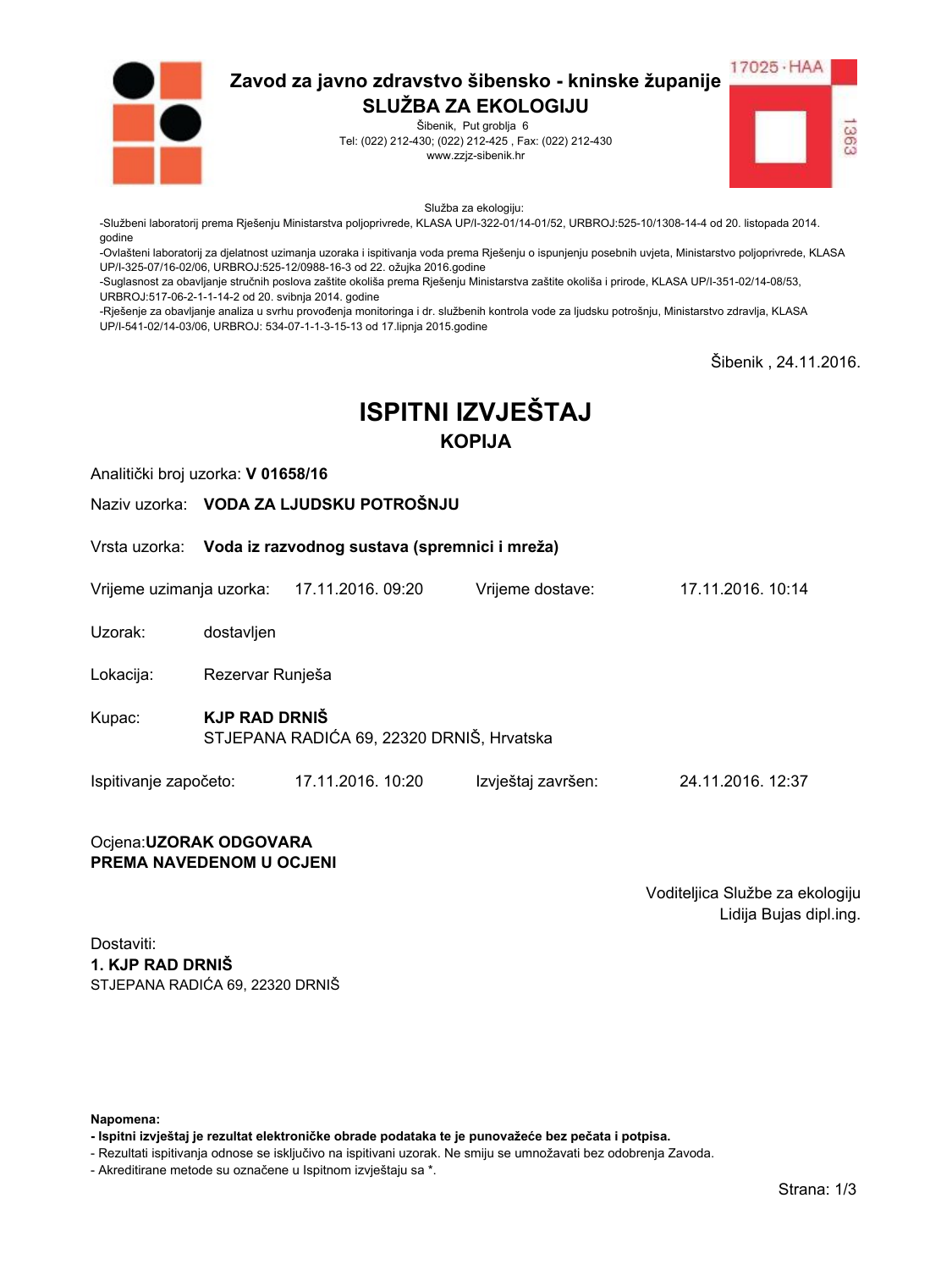#### REZULTATI ISPITIVANJA:

| Naziv ispitivanja                                               | Metoda                                  | <b>MJ</b>                                     | Granice      | <b>Rezultat</b> | Ispravno  |  |
|-----------------------------------------------------------------|-----------------------------------------|-----------------------------------------------|--------------|-----------------|-----------|--|
| <b>LABORATORIJ ZA ISPITIVANJE VODA I MORA</b>                   |                                         |                                               |              |                 |           |  |
| Temperatura                                                     | SM 2550 B (22.Izd.2012.)                | $^{\circ}$ C                                  | < 25         | 16,8            | DA        |  |
| Boja                                                            | HRN EN ISO 7887:2012                    | mg/L Pt/Co skale                              | < 20         | <1              | <b>DA</b> |  |
| Mutnoća                                                         | HRN EN ISO 7027-1:<br>2016*             | NTU jedinica                                  | < 4          | 0,98            | <b>DA</b> |  |
| <b>Miris</b>                                                    | HRN EN 1622:2008                        | $\overline{a}$                                |              | <b>BEZ</b>      | <b>DA</b> |  |
| Okus                                                            | HRN EN 1622:2008                        |                                               |              | <b>BEZ</b>      | DA        |  |
| pH                                                              | <b>HRN EN ISO 10523:</b><br>2012*       | pH-jedinica                                   | $6.5 - 9.5$  | 7,4             | DA        |  |
| Temperatura uzorka pri kojoj je izmjerena pH vrijednost: 16,8°C |                                         |                                               |              |                 |           |  |
| Električna vodljivost                                           | HRN EN 27888:2008*                      | $\mu$ Scm <sup>-1</sup> pri 20 <sup>°</sup> C | < 2.500      | 361             | DA        |  |
| Slobodni rezidualni klor                                        | HRN EN ISO 7393-2:<br>2001              | mg/L Cl <sub>2</sub>                          | ${}^{5}$ 0.5 | 0,3             | <b>DA</b> |  |
| Utrošak KMnO <sub>4</sub>                                       | HRN EN ISO 8467:2001*                   | mg/L $O_2$                                    | < 5          | 0,47            | <b>DA</b> |  |
| Amonij                                                          | HRN EN ISO 14911:2001                   | mg/L $(NH_A^+)$                               | ${}^{5}$ 0.5 | < 0,04          | <b>DA</b> |  |
| Nitriti                                                         | HRN EN ISO 10304-1:<br>2009/Ispr.1:2012 | mg/L $(NO2)$                                  | < 0.1        | $0,04$          | DA        |  |
| Nitrati                                                         | HRN EN ISO 10304-1:<br>2009/Ispr.1:2012 | mg/L $(NO_{3})$                               | < 50         | 1,2             | DA        |  |
| Kloridi                                                         | HRN EN ISO 10304-1:<br>2009/Ispr.1:2012 | mg/L CI                                       | < 250        | 3               | DA        |  |
| LABORATORIJ ZA MIKROBIOLOGIJU U SLUŽBI ZA EKOLOGIJU             |                                         |                                               |              |                 |           |  |
| Ukupni koliformi                                                | Colilert, SM 9223 B (22.<br>Izd.2012.)  | MPN/100 ml                                    | 0            | 0               | DA        |  |
| Escherichia coli                                                | Colilert, SM 9223 B (22.<br>Izd.2012.)  | MPN/100 ml                                    | 0            | 0               | <b>DA</b> |  |
| Broj kolonija na 37 °C                                          | HRN EN ISO 6222/2000*                   | cfu/mL                                        | < 20         | 0               | DA        |  |
| Enterokoki                                                      | <b>HRN EN ISO 7899-2/</b><br>2000*      | cfu/100mL                                     | 0            | 0               | DA        |  |
| Broj kolonija na 22 <sup>o</sup> C                              | HRN EN ISO 6222/2000*                   | cfu/mL                                        | < 100        | 0               | DA        |  |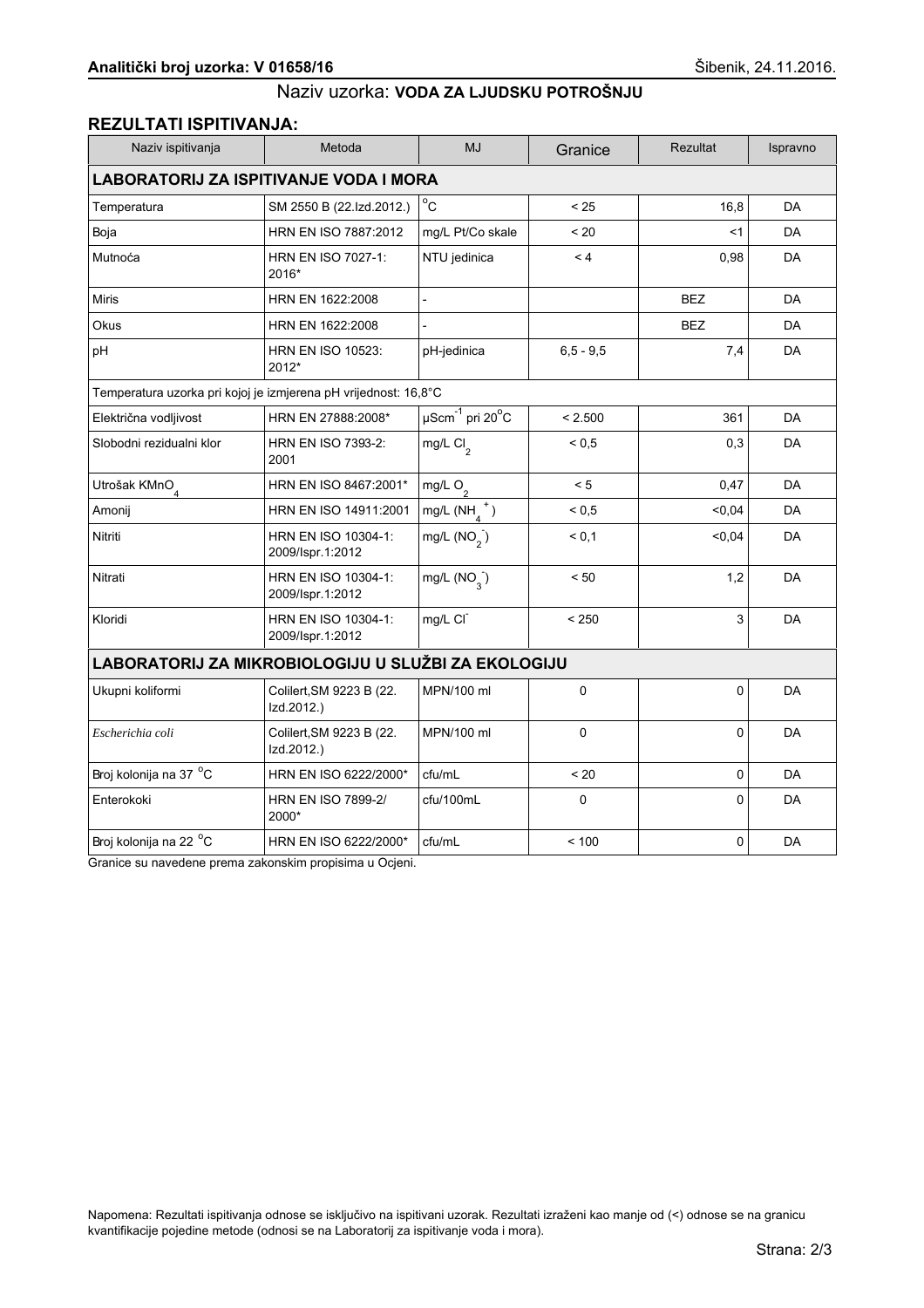## LABORATORIJ ZA ISPITIVANJE VODA I MORA **OCJENA:**

Analizirani uzorak na fizikalno-kemijske i kemijske pokazatelje SUKLADAN je uvjetima koji su propisani " Pravilnikom o parametrima sukladnosti i metodama analize vode za ljudsku potrošnju" (NN 125/13, NN 141/ 13, NN 128/15).

> Voditeljica laboratorija Lidija Bujas dipl.ing.

# LABORATORIJ ZA MIKROBIOLOGIJU U SLUŽBI ZA EKOLOGIJU **OCJENA:**

Analizirani uzorak na mikrobiološke parametre SUKLADAN je uvjetima koji su propisani "Pravilnikom o parametrima sukladnosti i metodama analize vode za ljudsku potrošnju" (NN 125/13, NN 141/13).

> Zamjenica voditeljice Laboratorija za mikrobiologiju u Službi za ekologiju Lidija Bujas dipl.ing.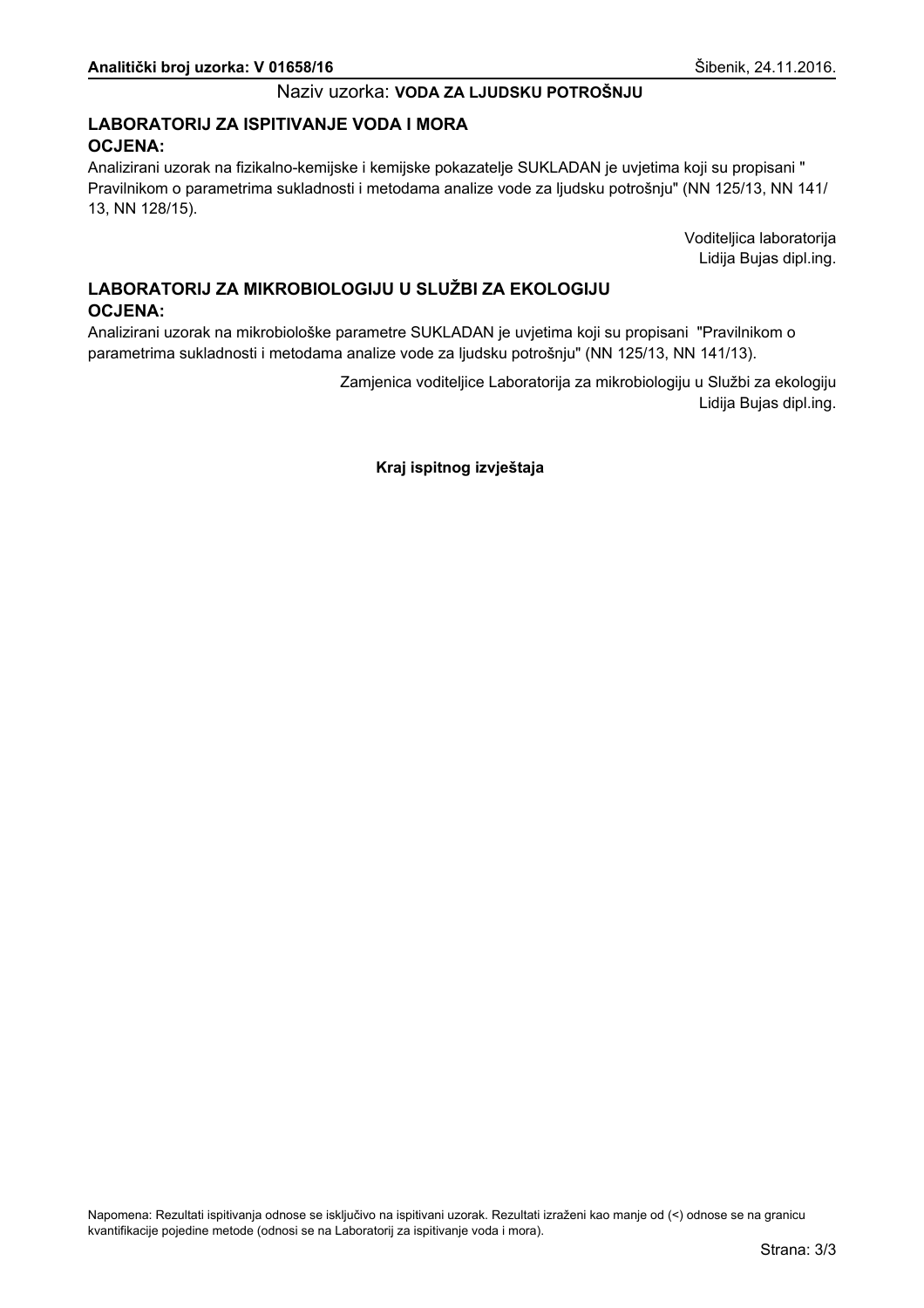

Šibenik, Put groblja 6 Tel: (022) 212-430; (022) 212-425, Fax: (022) 212-430 www.zzjz-sibenik.hr



Služba za ekologiju:

-Službeni laboratorij prema Rješenju Ministarstva poljoprivrede, KLASA UP/I-322-01/14-01/52, URBROJ:525-10/1308-14-4 od 20. listopada 2014. godine

-Ovlašteni laboratorij za djelatnost uzimanja uzoraka i ispitivanja voda prema Rješenju o ispunjenju posebnih uvjeta, Ministarstvo poljoprivrede, KLASA UP/I-325-07/16-02/06. URBROJ:525-12/0988-16-3 od 22. ožujka 2016.godine

-Suglasnost za obavljanje stručnih poslova zaštite okoliša prema Rješenju Ministarstva zaštite okoliša i prirode, KLASA UP/I-351-02/14-08/53, URBROJ:517-06-2-1-1-14-2 od 20. svibnja 2014. godine

-Rješenje za obavljanje analiza u svrhu provođenja monitoringa i dr. službenih kontrola vode za ljudsku potrošnju, Ministarstvo zdravlja, KLASA UP/I-541-02/14-03/06, URBROJ: 534-07-1-1-3-15-13 od 17.lipnja 2015.godine

Šibenik. 24.11.2016.

# **ISPITNI IZVJEŠTAJ KOPIJA**

Vriieme dostave:

Analitički broj uzorka: V 01657/16

Naziv uzorka: VODA ZA LJUDSKU POTROŠNJU

Vrsta uzorka: Voda iz razvodnog sustava (spremnici i mreža)

Vrijeme uzimanja uzorka: 17.11.2016. 08:50

Uzorak: dostavljen

Velušić Lokacija:

**KJP RAD DRNIŠ** Kupac: STJEPANA RADIĆA 69, 22320 DRNIŠ, Hrvatska

Ispitivanje započeto: 17.11.2016. 10:19 Izvještaj završen: 24.11.2016. 12:37

#### Ocjena: UZORAK ODGOVARA PREMA NAVEDENOM U OCJENI

Voditeljica Službe za ekologiju Lidija Bujas dipl.ing.

17 11 2016 10:14

Dostaviti: 1. KJP RAD DRNIŠ STJEPANA RADIĆA 69. 22320 DRNIŠ

Napomena:

- Ispitni izvještaj je rezultat elektroničke obrade podataka te je punovažeće bez pečata i potpisa.

- Rezultati ispitivanja odnose se isključivo na ispitivani uzorak. Ne smiju se umnožavati bez odobrenja Zavoda.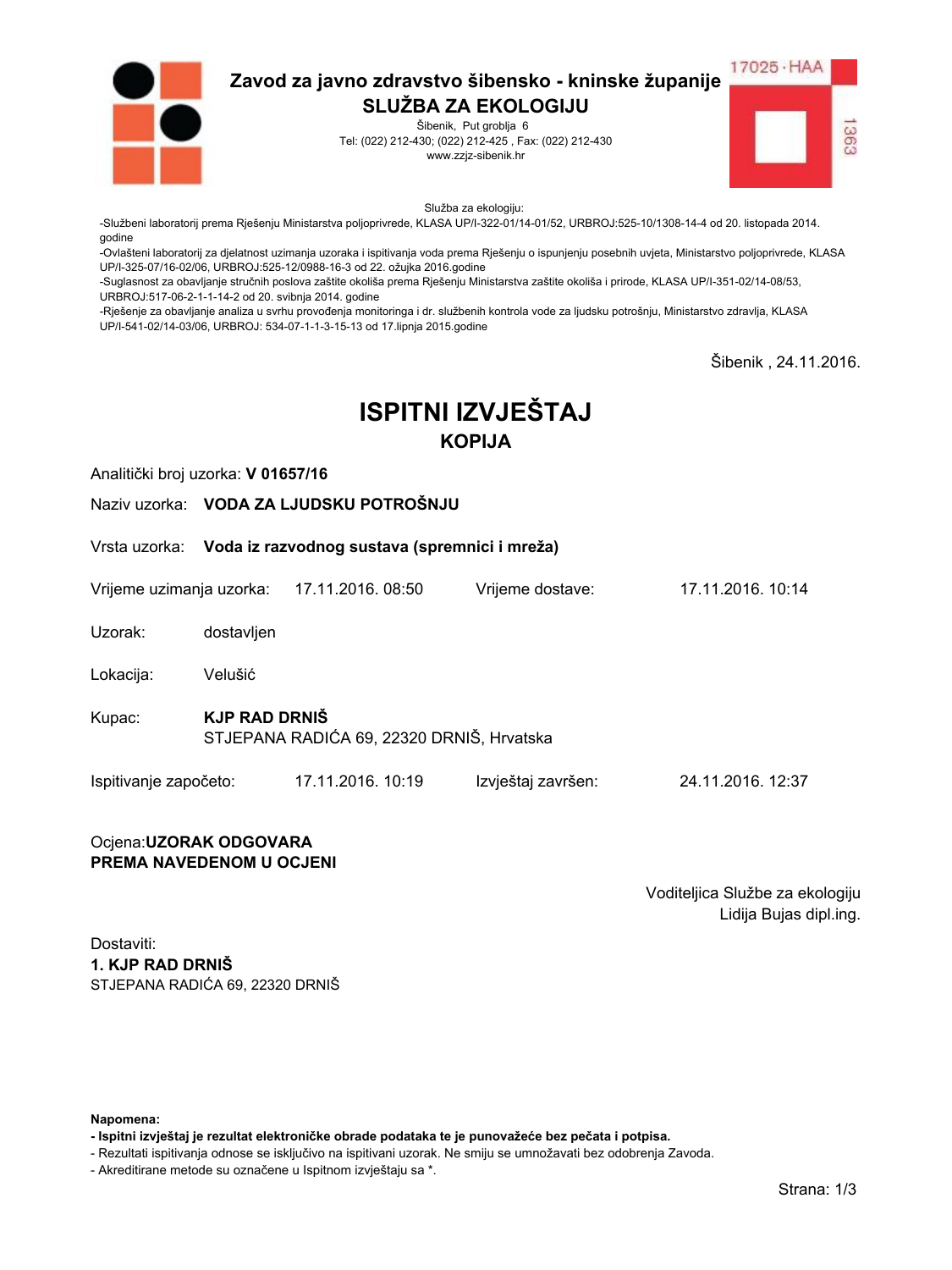#### REZULTATI ISPITIVANJA:

| Naziv ispitivanja                                               | Metoda                                  | <b>MJ</b>                                     | Granice       | <b>Rezultat</b> | Ispravno  |  |
|-----------------------------------------------------------------|-----------------------------------------|-----------------------------------------------|---------------|-----------------|-----------|--|
| <b>LABORATORIJ ZA ISPITIVANJE VODA I MORA</b>                   |                                         |                                               |               |                 |           |  |
| Temperatura                                                     | SM 2550 B (22.Izd.2012.)                | $^{\circ}$ C                                  | < 25          | 16,4            | DA        |  |
| Boja                                                            | HRN EN ISO 7887:2012                    | mg/L Pt/Co skale                              | < 20          | <1              | <b>DA</b> |  |
| Mutnoća                                                         | HRN EN ISO 7027-1:<br>2016*             | NTU jedinica                                  | < 4           | 0,9             | <b>DA</b> |  |
| <b>Miris</b>                                                    | HRN EN 1622:2008                        | $\overline{a}$                                |               | <b>BEZ</b>      | <b>DA</b> |  |
| Okus                                                            | HRN EN 1622:2008                        |                                               |               | <b>BEZ</b>      | DA        |  |
| pH                                                              | <b>HRN EN ISO 10523:</b><br>2012*       | pH-jedinica                                   | $6, 5 - 9, 5$ | 8               | DA        |  |
| Temperatura uzorka pri kojoj je izmjerena pH vrijednost: 16,4°C |                                         |                                               |               |                 |           |  |
| Električna vodljivost                                           | HRN EN 27888:2008*                      | $\mu$ Scm <sup>-1</sup> pri 20 <sup>°</sup> C | < 2.500       | 242             | DA        |  |
| Slobodni rezidualni klor                                        | HRN EN ISO 7393-2:<br>2001              | mg/L Cl <sub>2</sub>                          | ${}^{5}$ 0.5  | 0,2             | <b>DA</b> |  |
| Utrošak KMnO <sub>4</sub>                                       | HRN EN ISO 8467:2001*                   | mg/L $O_2$                                    | < 5           | 0,32            | <b>DA</b> |  |
| Amonij                                                          | HRN EN ISO 14911:2001                   | mg/L $(NH_A^+)$                               | ${}^{5}$ 0.5  | < 0,04          | <b>DA</b> |  |
| Nitriti                                                         | HRN EN ISO 10304-1:<br>2009/Ispr.1:2012 | mg/L $(NO2)$                                  | < 0.1         | < 0,04          | DA        |  |
| Nitrati                                                         | HRN EN ISO 10304-1:<br>2009/Ispr.1:2012 | mg/L $(NO_{3})$                               | < 50          | <0.8            | DA        |  |
| Kloridi                                                         | HRN EN ISO 10304-1:<br>2009/Ispr.1:2012 | mg/L CI                                       | < 250         | 3               | DA        |  |
| LABORATORIJ ZA MIKROBIOLOGIJU U SLUŽBI ZA EKOLOGIJU             |                                         |                                               |               |                 |           |  |
| Ukupni koliformi                                                | Colilert, SM 9223 B (22.<br>Izd.2012.)  | MPN/100 ml                                    | 0             | 0               | DA        |  |
| Escherichia coli                                                | Colilert, SM 9223 B (22.<br>Izd.2012.)  | MPN/100 ml                                    | 0             | 0               | <b>DA</b> |  |
| Broj kolonija na 37 °C                                          | HRN EN ISO 6222/2000*                   | cfu/mL                                        | < 20          | 0               | DA        |  |
| Enterokoki                                                      | <b>HRN EN ISO 7899-2/</b><br>2000*      | cfu/100mL                                     | 0             | 0               | DA        |  |
| Broj kolonija na 22 <sup>o</sup> C                              | HRN EN ISO 6222/2000*                   | cfu/mL                                        | < 100         | 0               | DA        |  |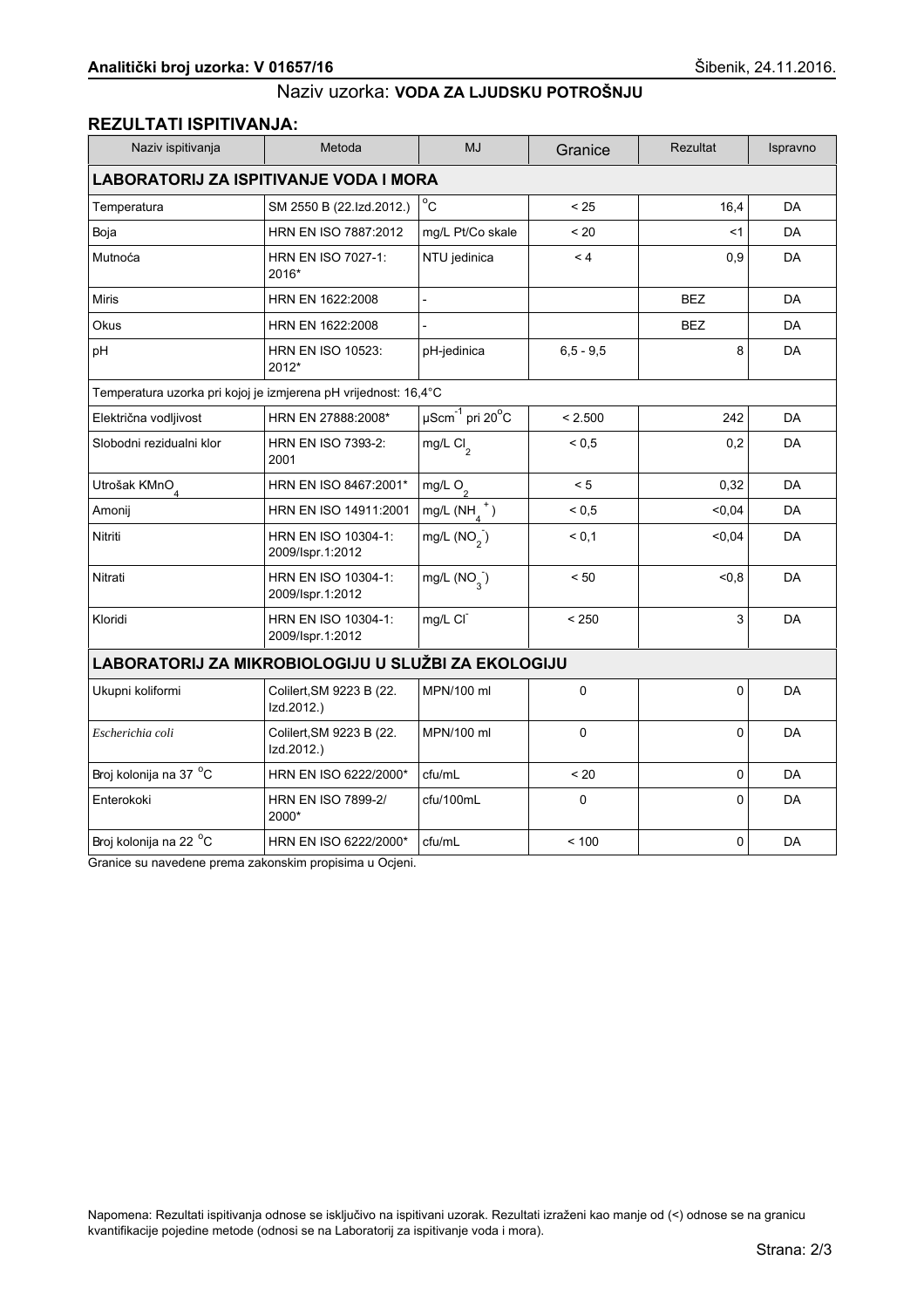## LABORATORIJ ZA ISPITIVANJE VODA I MORA **OCJENA:**

Analizirani uzorak na fizikalno-kemijske i kemijske pokazatelje SUKLADAN je uvjetima koji su propisani " Pravilnikom o parametrima sukladnosti i metodama analize vode za ljudsku potrošnju" (NN 125/13, NN 141/ 13, NN 128/15).

> Voditeljica laboratorija Lidija Bujas dipl.ing.

# LABORATORIJ ZA MIKROBIOLOGIJU U SLUŽBI ZA EKOLOGIJU **OCJENA:**

Analizirani uzorak na mikrobiološke parametre SUKLADAN je uvjetima koji su propisani "Pravilnikom o parametrima sukladnosti i metodama analize vode za ljudsku potrošnju" (NN 125/13, NN 141/13).

> Zamjenica voditeljice Laboratorija za mikrobiologiju u Službi za ekologiju Lidija Bujas dipl.ing.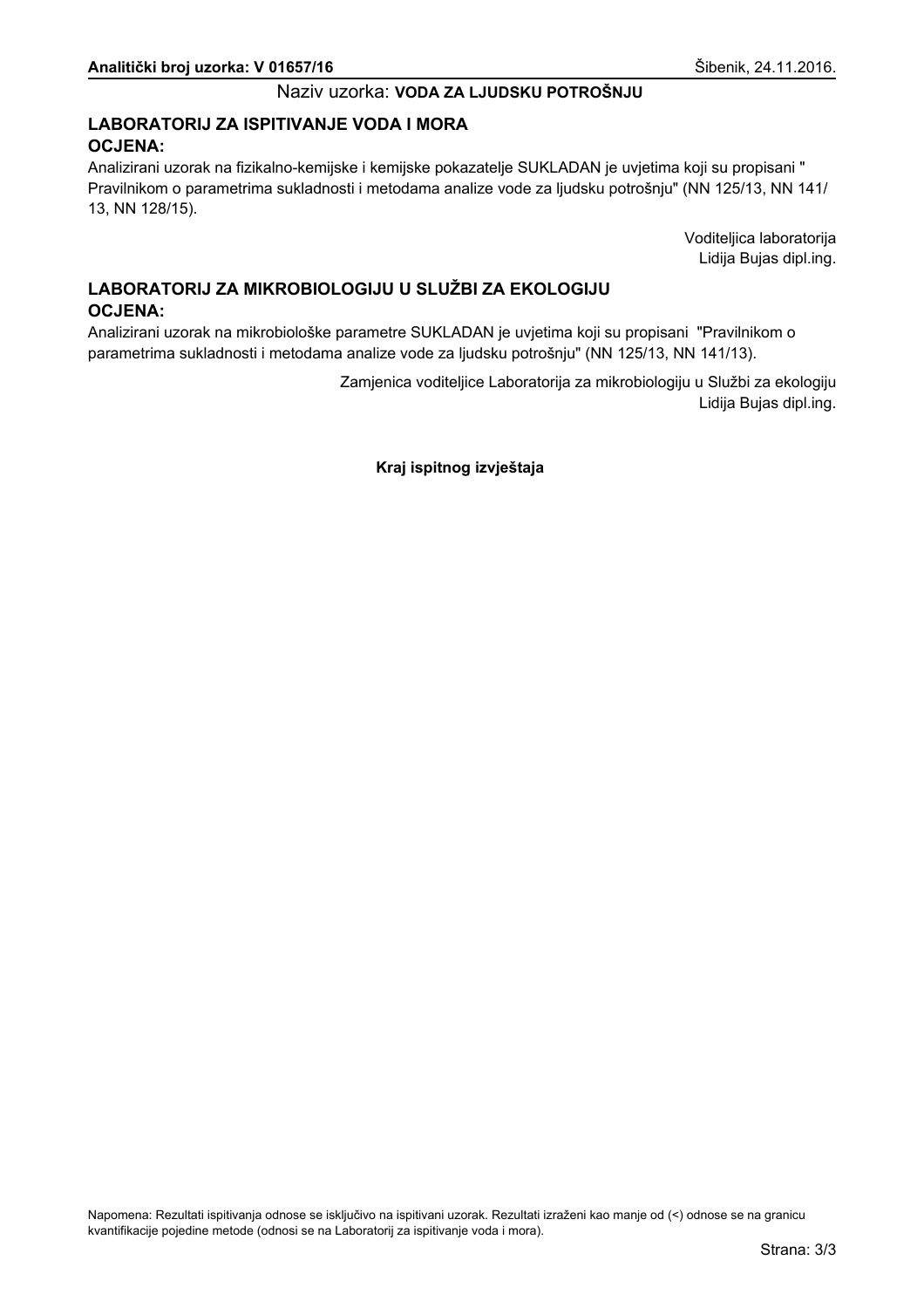

Šibenik, Put groblja 6 Tel: (022) 212-430; (022) 212-425, Fax: (022) 212-430 www.zzjz-sibenik.hr



Služba za ekologiju:

-Službeni laboratorij prema Rješenju Ministarstva poljoprivrede, KLASA UP/I-322-01/14-01/52, URBROJ:525-10/1308-14-4 od 20. listopada 2014. godine

-Ovlašteni laboratorij za djelatnost uzimanja uzoraka i ispitivanja voda prema Rješenju o ispunjenju posebnih uvjeta, Ministarstvo poljoprivrede, KLASA UP/I-325-07/16-02/06. URBROJ:525-12/0988-16-3 od 22. ožujka 2016.godine

-Suglasnost za obavljanje stručnih poslova zaštite okoliša prema Rješenju Ministarstva zaštite okoliša i prirode, KLASA UP/I-351-02/14-08/53, URBROJ:517-06-2-1-1-14-2 od 20. svibnja 2014. godine

-Rješenje za obavljanje analiza u svrhu provođenja monitoringa i dr. službenih kontrola vode za ljudsku potrošnju, Ministarstvo zdravlja, KLASA UP/I-541-02/14-03/06, URBROJ: 534-07-1-1-3-15-13 od 17.lipnja 2015.godine

Šibenik. 24.11.2016.

# **ISPITNI IZVJEŠTAJ KOPIJA**

Analitički broj uzorka: V 01656/16

Naziv uzorka: VODA ZA LJUDSKU POTROŠNJU

Vrsta uzorka: Voda iz razvodnog sustava (spremnici i mreža)

Vrijeme uzimanja uzorka: 17.11.2016. 08:15 Vriieme dostave:

Uzorak: dostavljen

Lokacija: Mreža Drniš.centar

- **KJP RAD DRNIŠ** Kupac: STJEPANA RADIĆA 69, 22320 DRNIŠ, Hrvatska
- Ispitivanje započeto: 17.11.2016. 10:18 Izvještaj završen: 24.11.2016. 12:37

#### Ocjena: UZORAK ODGOVARA PREMA NAVEDENOM U OCJENI

Voditeljica Službe za ekologiju Lidija Bujas dipl.ing.

17 11 2016 10:14

Dostaviti: 1. KJP RAD DRNIŠ STJEPANA RADIĆA 69. 22320 DRNIŠ

Napomena:

- Ispitni izvještaj je rezultat elektroničke obrade podataka te je punovažeće bez pečata i potpisa.

- Rezultati ispitivanja odnose se isključivo na ispitivani uzorak. Ne smiju se umnožavati bez odobrenja Zavoda.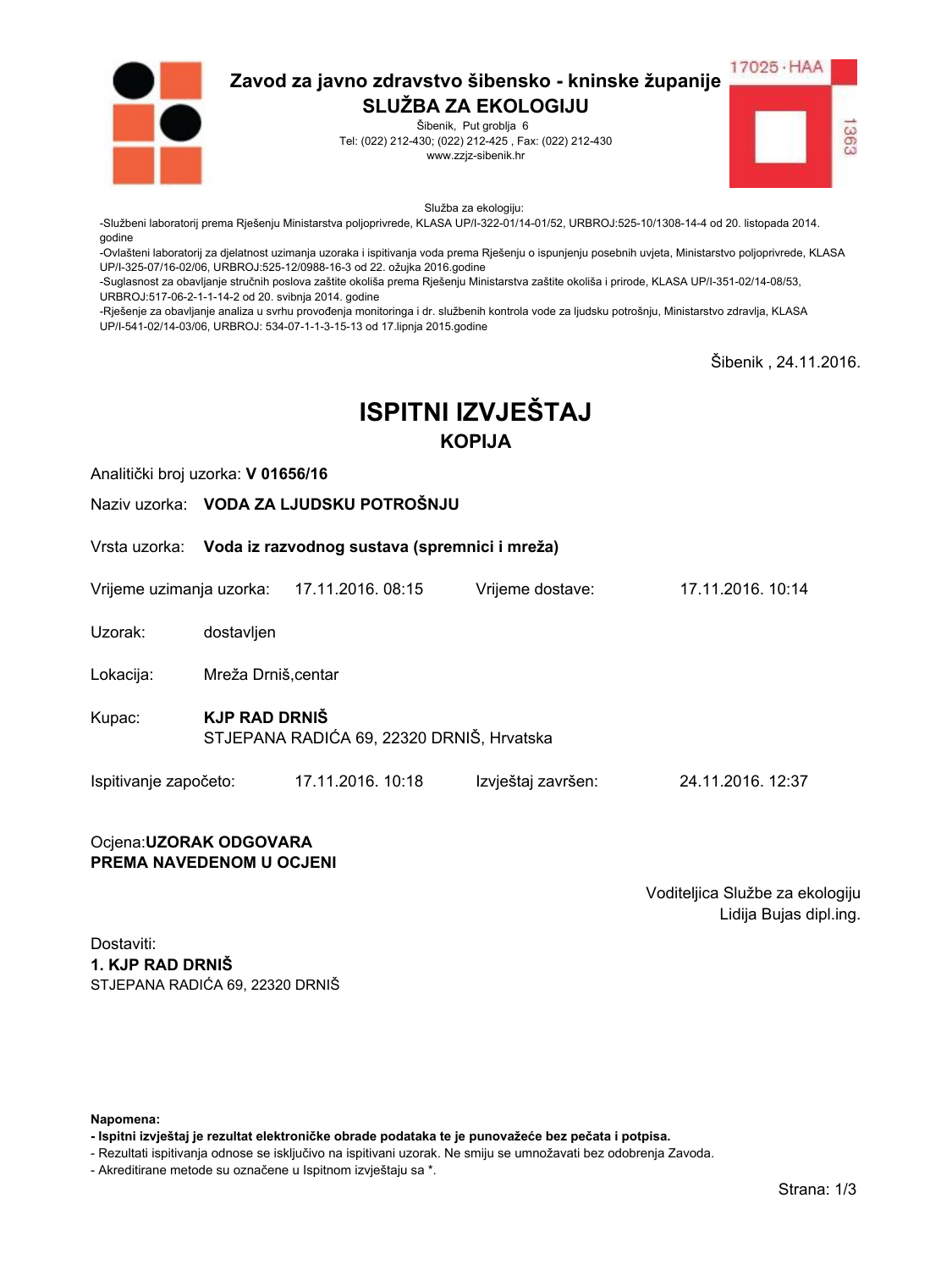#### REZULTATI ISPITIVANJA:

| Naziv ispitivanja                                               | Metoda                                  | <b>MJ</b>                                     | Granice      | <b>Rezultat</b> | Ispravno  |  |
|-----------------------------------------------------------------|-----------------------------------------|-----------------------------------------------|--------------|-----------------|-----------|--|
| <b>LABORATORIJ ZA ISPITIVANJE VODA I MORA</b>                   |                                         |                                               |              |                 |           |  |
| Temperatura                                                     | SM 2550 B (22.Izd.2012.)                | $^{\circ}$ C                                  | < 25         | 16,1            | DA        |  |
| Boja                                                            | HRN EN ISO 7887:2012                    | mg/L Pt/Co skale                              | < 20         | <1              | <b>DA</b> |  |
| Mutnoća                                                         | HRN EN ISO 7027-1:<br>2016*             | NTU jedinica                                  | < 4          | 1,9             | <b>DA</b> |  |
| <b>Miris</b>                                                    | HRN EN 1622:2008                        | $\overline{a}$                                |              | <b>BEZ</b>      | <b>DA</b> |  |
| Okus                                                            | HRN EN 1622:2008                        |                                               |              | <b>BEZ</b>      | DA        |  |
| pH                                                              | <b>HRN EN ISO 10523:</b><br>2012*       | pH-jedinica                                   | $6.5 - 9.5$  | 7,4             | DA        |  |
| Temperatura uzorka pri kojoj je izmjerena pH vrijednost: 16,1°C |                                         |                                               |              |                 |           |  |
| Električna vodljivost                                           | HRN EN 27888:2008*                      | $\mu$ Scm <sup>-1</sup> pri 20 <sup>°</sup> C | < 2.500      | 364             | DA        |  |
| Slobodni rezidualni klor                                        | HRN EN ISO 7393-2:<br>2001              | mg/L Cl <sub>2</sub>                          | ${}^{5}$ 0.5 | 0,3             | <b>DA</b> |  |
| Utrošak KMnO <sub>4</sub>                                       | HRN EN ISO 8467:2001*                   | mg/L $O_2$                                    | < 5          | 0,39            | <b>DA</b> |  |
| Amonij                                                          | HRN EN ISO 14911:2001                   | mg/L $(NH_A^+)$                               | ${}^{5}$ 0.5 | < 0,04          | <b>DA</b> |  |
| Nitriti                                                         | HRN EN ISO 10304-1:<br>2009/Ispr.1:2012 | mg/L $(NO2)$                                  | < 0.1        | $0,04$          | DA        |  |
| Nitrati                                                         | HRN EN ISO 10304-1:<br>2009/Ispr.1:2012 | mg/L $(NO_{3})$                               | < 50         | 1,2             | DA        |  |
| Kloridi                                                         | HRN EN ISO 10304-1:<br>2009/Ispr.1:2012 | mg/L CI                                       | < 250        | 3               | DA        |  |
| LABORATORIJ ZA MIKROBIOLOGIJU U SLUŽBI ZA EKOLOGIJU             |                                         |                                               |              |                 |           |  |
| Ukupni koliformi                                                | Colilert, SM 9223 B (22.<br>Izd.2012.)  | MPN/100 ml                                    | 0            | 0               | DA        |  |
| Escherichia coli                                                | Colilert, SM 9223 B (22.<br>Izd.2012.)  | MPN/100 ml                                    | 0            | 0               | <b>DA</b> |  |
| Broj kolonija na 37 °C                                          | HRN EN ISO 6222/2000*                   | cfu/mL                                        | < 20         | 0               | DA        |  |
| Enterokoki                                                      | <b>HRN EN ISO 7899-2/</b><br>2000*      | cfu/100mL                                     | 0            | 0               | DA        |  |
| Broj kolonija na 22 <sup>o</sup> C                              | HRN EN ISO 6222/2000*                   | cfu/mL                                        | < 100        | 0               | DA        |  |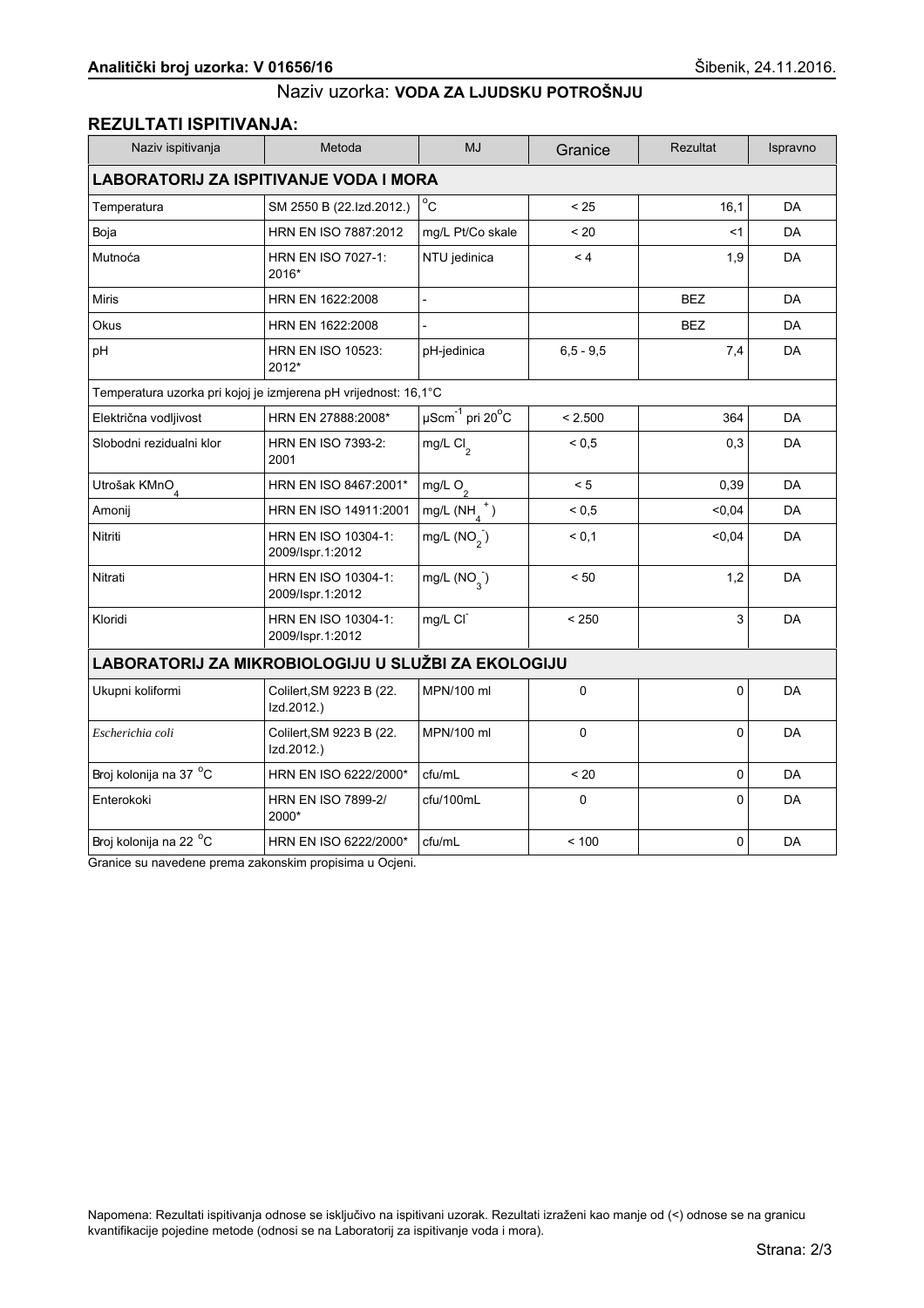## LABORATORIJ ZA ISPITIVANJE VODA I MORA **OCJENA:**

Analizirani uzorak na fizikalno-kemijske i kemijske pokazatelje SUKLADAN je uvjetima koji su propisani " Pravilnikom o parametrima sukladnosti i metodama analize vode za ljudsku potrošnju" (NN 125/13, NN 141/ 13, NN 128/15).

> Voditeljica laboratorija Lidija Bujas dipl.ing.

# LABORATORIJ ZA MIKROBIOLOGIJU U SLUŽBI ZA EKOLOGIJU **OCJENA:**

Analizirani uzorak na mikrobiološke parametre SUKLADAN je uvjetima koji su propisani "Pravilnikom o parametrima sukladnosti i metodama analize vode za ljudsku potrošnju" (NN 125/13, NN 141/13).

> Zamjenica voditeljice Laboratorija za mikrobiologiju u Službi za ekologiju Lidija Bujas dipl.ing.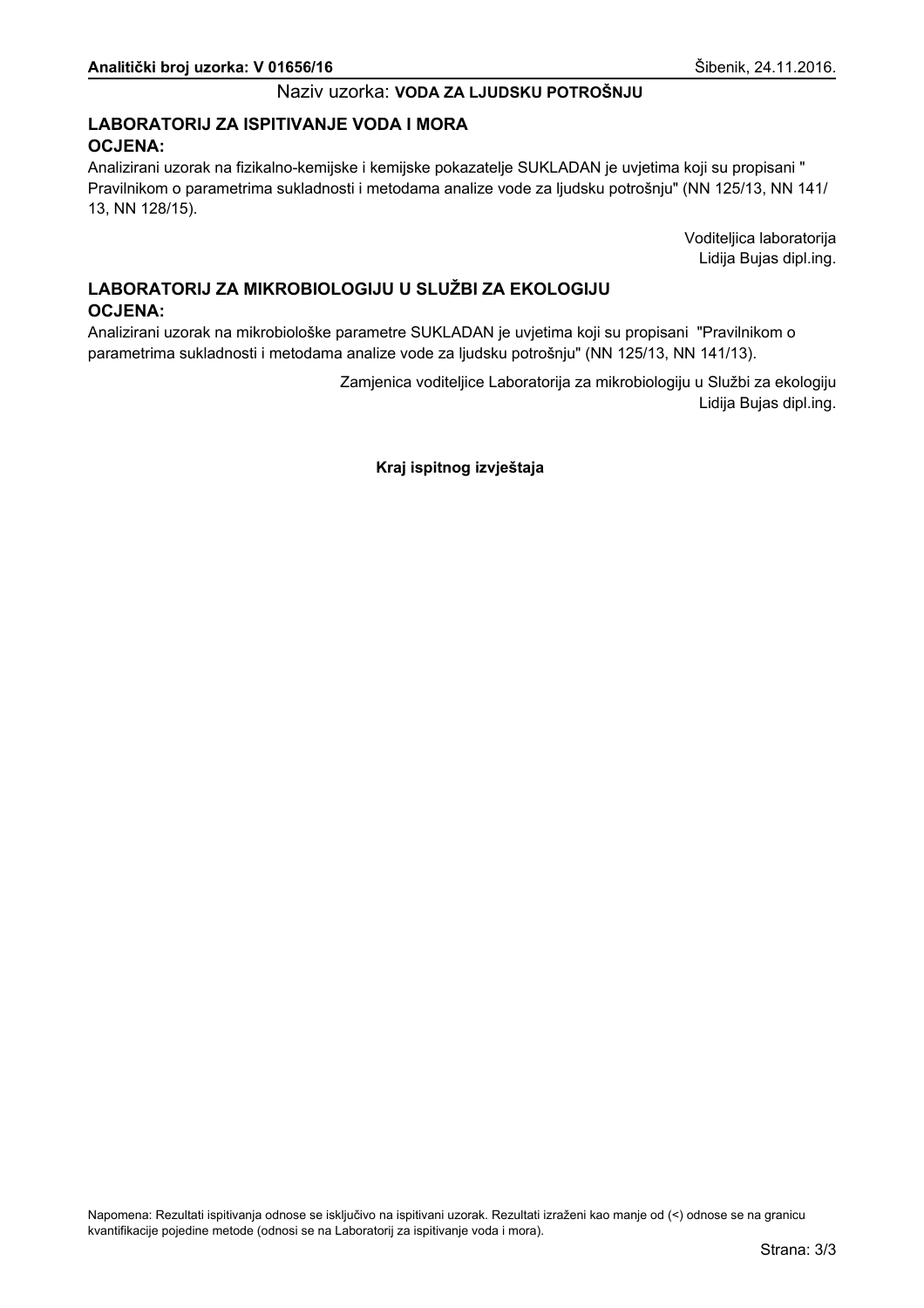

Šibenik, Put groblja 6 Tel: (022) 212-430; (022) 212-425, Fax: (022) 212-430 www.zzjz-sibenik.hr



Služba za ekologiju:

-Službeni laboratorij prema Rješenju Ministarstva poljoprivrede, KLASA UP/I-322-01/14-01/52, URBROJ:525-10/1308-14-4 od 20. listopada 2014. godine

-Ovlašteni laboratorij za djelatnost uzimanja uzoraka i ispitivanja voda prema Rješenju o ispunjenju posebnih uvjeta, Ministarstvo poljoprivrede, KLASA UP/I-325-07/16-02/06. URBROJ:525-12/0988-16-3 od 22. ožujka 2016.godine

-Suglasnost za obavljanje stručnih poslova zaštite okoliša prema Rješenju Ministarstva zaštite okoliša i prirode, KLASA UP/I-351-02/14-08/53, URBROJ:517-06-2-1-1-14-2 od 20. svibnja 2014. godine

-Rješenje za obavljanje analiza u svrhu provođenja monitoringa i dr. službenih kontrola vode za ljudsku potrošnju, Ministarstvo zdravlja, KLASA UP/I-541-02/14-03/06, URBROJ: 534-07-1-1-3-15-13 od 17.lipnja 2015.godine

Šibenik. 24.11.2016.

# **ISPITNI IZVJEŠTAJ KOPIJA**

Analitički broj uzorka: V 01655/16

Naziv uzorka: VODA ZA LJUDSKU POTROŠNJU

Vrsta uzorka: Voda iz razvodnog sustava (spremnici i mreža)

Vrijeme uzimanja uzorka: 17.11.2016. 07:45 Vriieme dostave:

Uzorak: dostavljen

Lokacija: Rezervar Kukavica

**KJP RAD DRNIŠ** Kupac: STJEPANA RADIĆA 69, 22320 DRNIŠ, Hrvatska

Ispitivanje započeto: 17.11.2016. 10:17 Izvještaj završen: 24.11.2016. 12:37

#### Ocjena: UZORAK ODGOVARA PREMA NAVEDENOM U OCJENI

Voditeljica Službe za ekologiju Lidija Bujas dipl.ing.

17 11 2016 10:14

Dostaviti: 1. KJP RAD DRNIŠ STJEPANA RADIĆA 69. 22320 DRNIŠ

Napomena:

- Ispitni izvještaj je rezultat elektroničke obrade podataka te je punovažeće bez pečata i potpisa.

- Rezultati ispitivanja odnose se isključivo na ispitivani uzorak. Ne smiju se umnožavati bez odobrenja Zavoda.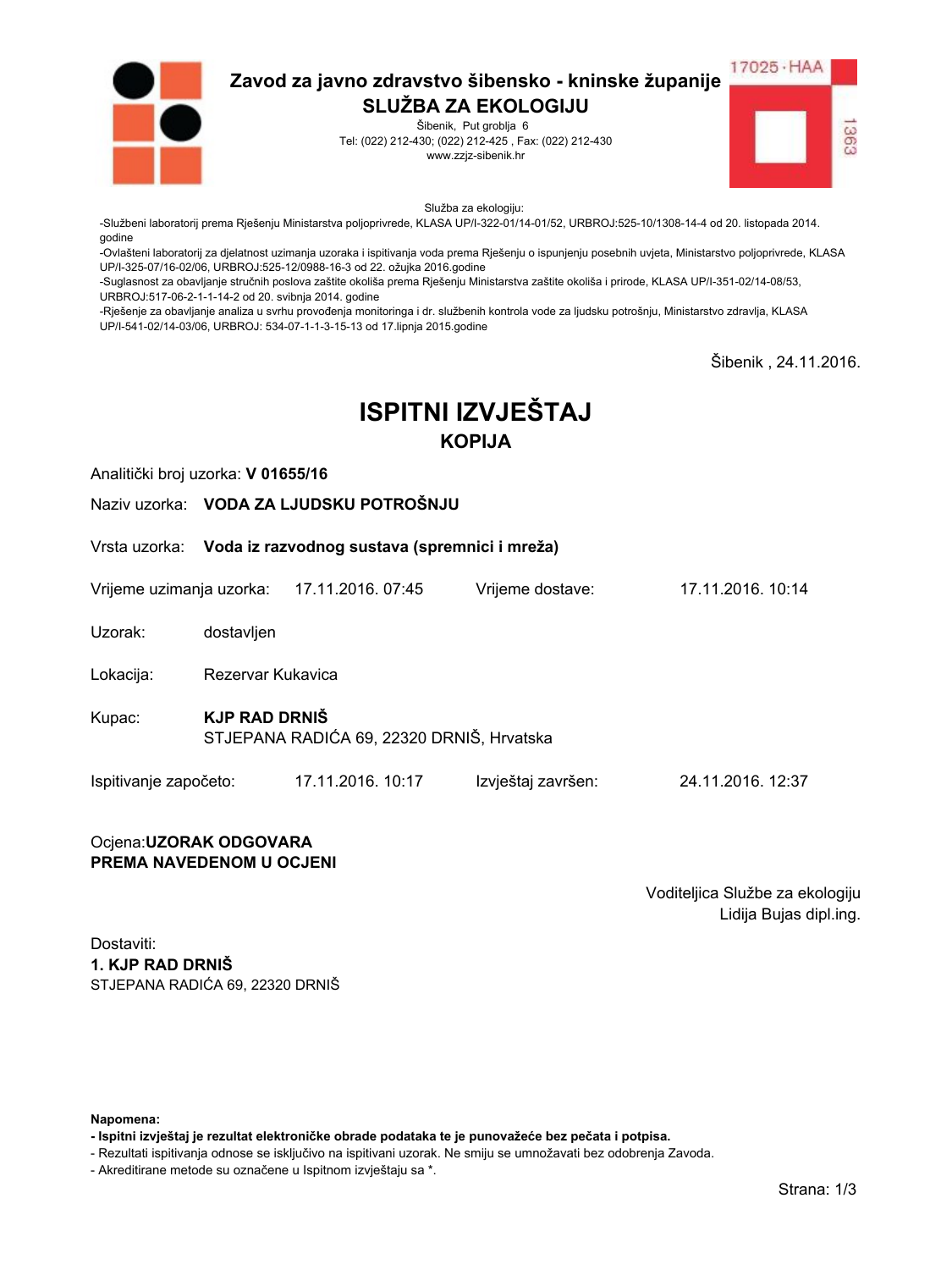## **REZULTATI ISPITIVANJA:**

| Naziv ispitivanja                                               | Metoda                                  | <b>MJ</b>                                | Granice       | <b>Rezultat</b> | Ispravno  |  |
|-----------------------------------------------------------------|-----------------------------------------|------------------------------------------|---------------|-----------------|-----------|--|
| <b>LABORATORIJ ZA ISPITIVANJE VODA I MORA</b>                   |                                         |                                          |               |                 |           |  |
| Temperatura                                                     | SM 2550 B (22.Izd.2012.)                | $^{\circ}$ C                             | < 25          | 16,1            | DA        |  |
| Boja                                                            | HRN EN ISO 7887:2012                    | mg/L Pt/Co skale                         | < 20          | <1              | <b>DA</b> |  |
| Mutnoća                                                         | HRN EN ISO 7027-1:<br>2016*             | NTU jedinica                             | < 4           | 0,8             | <b>DA</b> |  |
| <b>Miris</b>                                                    | HRN EN 1622:2008                        | $\blacksquare$                           |               | <b>BEZ</b>      | <b>DA</b> |  |
| Okus                                                            | HRN EN 1622:2008                        |                                          |               | <b>BEZ</b>      | DA        |  |
| pH                                                              | <b>HRN EN ISO 10523:</b><br>2012*       | pH-jedinica                              | $6, 5 - 9, 5$ | 7,4             | <b>DA</b> |  |
| Temperatura uzorka pri kojoj je izmjerena pH vrijednost: 16,1°C |                                         |                                          |               |                 |           |  |
| Električna vodljivost                                           | HRN EN 27888:2008*                      | $\overline{\mu\text{Scm}}^{-1}$ pri 20°C | < 2.500       | 360             | <b>DA</b> |  |
| Slobodni rezidualni klor                                        | <b>HRN EN ISO 7393-2:</b><br>2001       | mg/L Cl <sub>2</sub>                     | ${}_{0.5}$    | 0,3             | DA        |  |
| Utrošak KMnO <sub>4</sub>                                       | HRN EN ISO 8467:2001*                   | mg/L $O_2$                               | < 5           | 0,32            | DA        |  |
| Amonij                                                          | HRN EN ISO 14911:2001                   | mg/L $(NH_A^+)$                          | ${}_{0.5}$    | 0.04            | <b>DA</b> |  |
| Nitriti                                                         | HRN EN ISO 10304-1:<br>2009/Ispr.1:2012 | mg/L $(NO2)$                             | < 0.1         | 0,04            | DA        |  |
| Nitrati                                                         | HRN EN ISO 10304-1:<br>2009/Ispr.1:2012 | mg/L $(NO_3^-)$                          | < 50          | 1,2             | DA        |  |
| Kloridi                                                         | HRN EN ISO 10304-1:<br>2009/Ispr.1:2012 | mg/L CI                                  | < 250         | 3               | DA        |  |
| LABORATORIJ ZA MIKROBIOLOGIJU U SLUŽBI ZA EKOLOGIJU             |                                         |                                          |               |                 |           |  |
| Ukupni koliformi                                                | Colilert, SM 9223 B (22.<br>Izd.2012.)  | MPN/100 ml                               | 0             | 0               | <b>DA</b> |  |
| Escherichia coli                                                | Colilert, SM 9223 B (22.<br>Izd.2012.)  | MPN/100 ml                               | 0             | 0               | DA        |  |
| Broj kolonija na 37 °C                                          | HRN EN ISO 6222/2000*                   | cfu/mL                                   | $~<$ 20       | $\mathbf 0$     | <b>DA</b> |  |
| Enterokoki                                                      | <b>HRN EN ISO 7899-2/</b><br>2000*      | cfu/100mL                                | $\mathbf 0$   | $\Omega$        | DA        |  |
| Broj kolonija na 22 °C                                          | HRN EN ISO 6222/2000*                   | cfu/mL                                   | < 100         | 0               | DA        |  |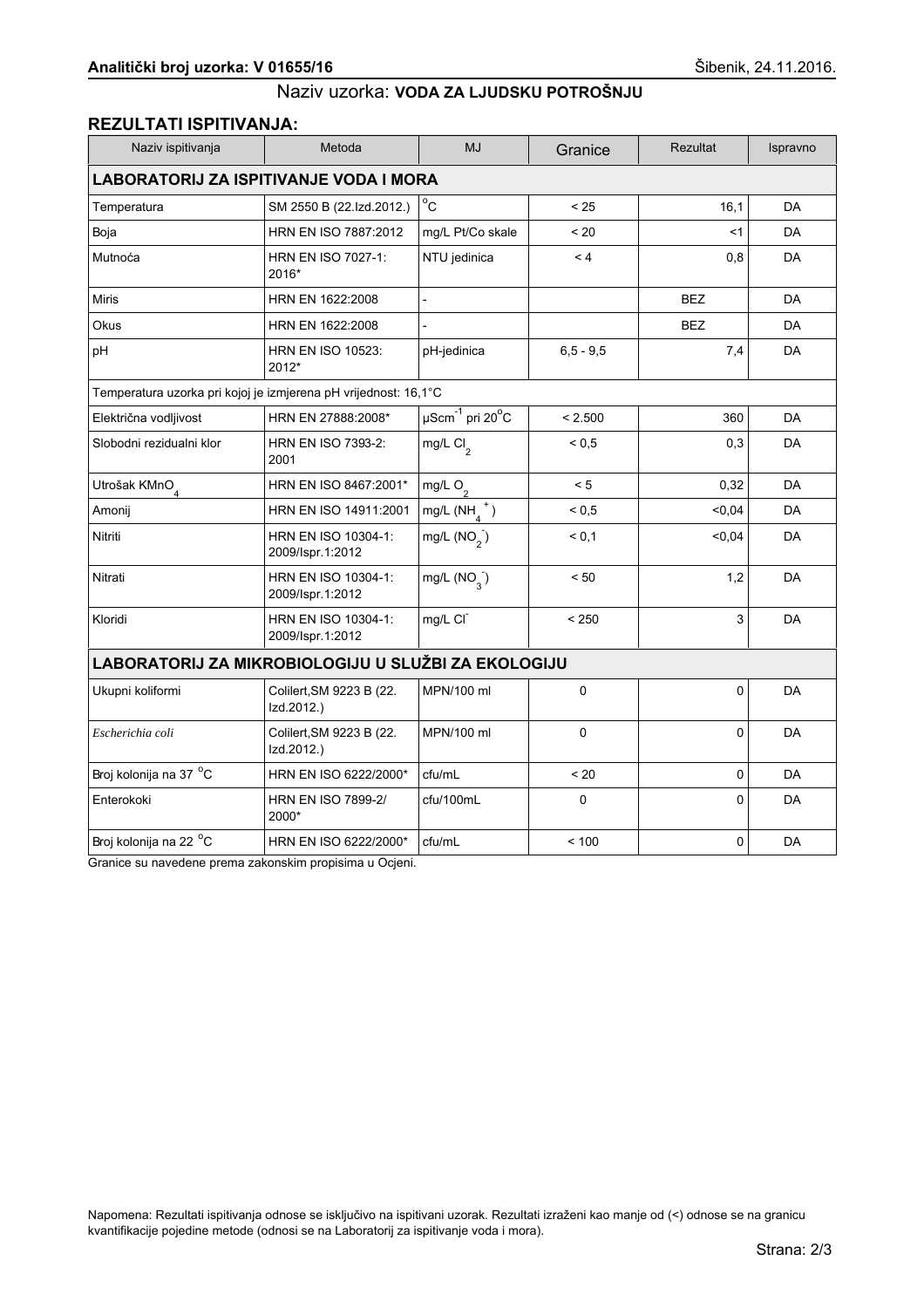## LABORATORIJ ZA ISPITIVANJE VODA I MORA **OCJENA:**

Analizirani uzorak na fizikalno-kemijske i kemijske pokazatelje SUKLADAN je uvjetima koji su propisani " Pravilnikom o parametrima sukladnosti i metodama analize vode za ljudsku potrošnju" (NN 125/13, NN 141/ 13, NN 128/15).

> Voditeljica laboratorija Lidija Bujas dipl.ing.

# LABORATORIJ ZA MIKROBIOLOGIJU U SLUŽBI ZA EKOLOGIJU **OCJENA:**

Analizirani uzorak na mikrobiološke parametre SUKLADAN je uvjetima koji su propisani "Pravilnikom o parametrima sukladnosti i metodama analize vode za ljudsku potrošnju" (NN 125/13, NN 141/13).

> Zamjenica voditeljice Laboratorija za mikrobiologiju u Službi za ekologiju Lidija Bujas dipl.ing.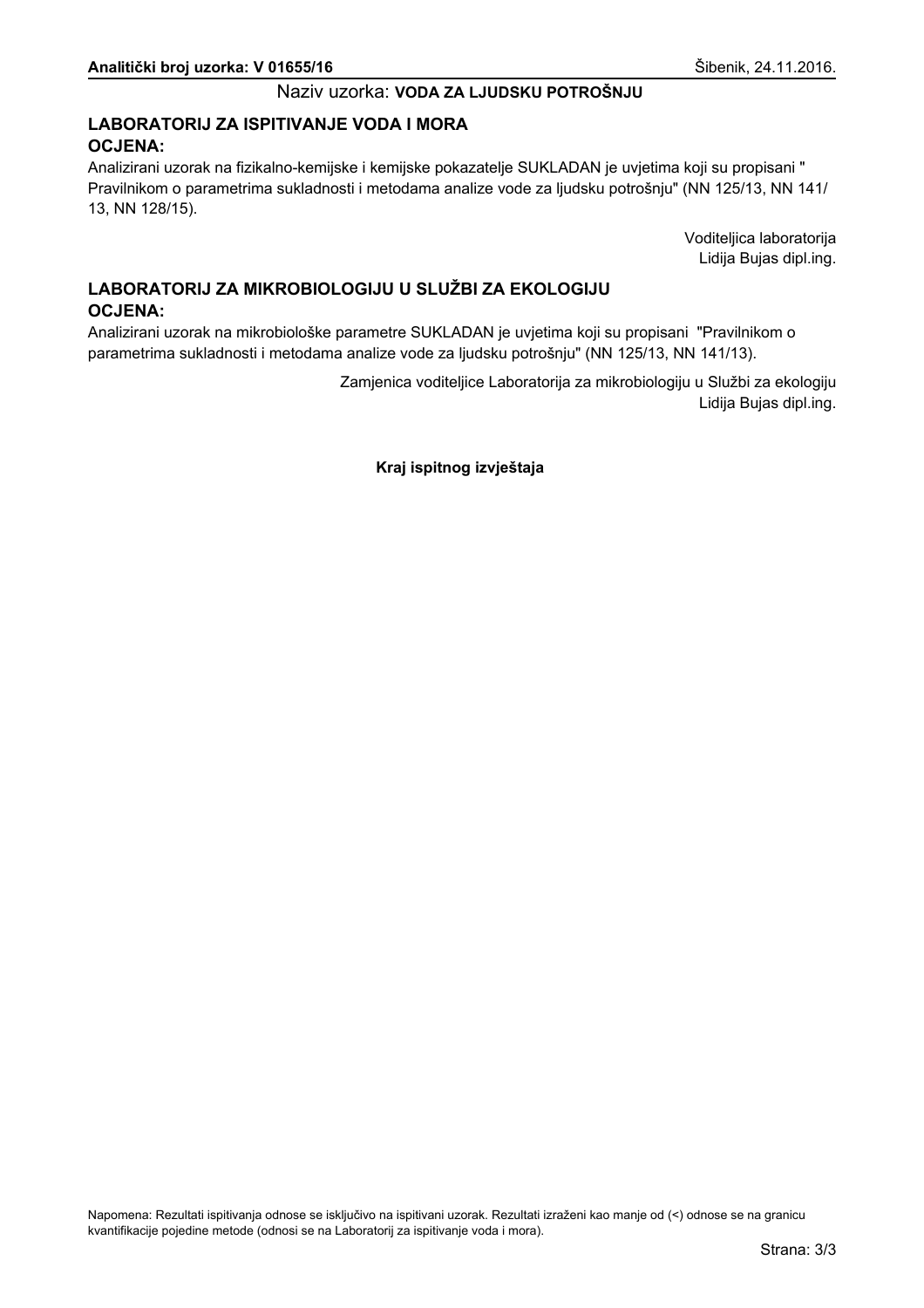

Šibenik, Put groblja 6 Tel: (022) 212-430; (022) 212-425, Fax: (022) 212-430 www.zzjz-sibenik.hr



Služba za ekologiju:

-Službeni laboratorij prema Rješenju Ministarstva poljoprivrede, KLASA UP/I-322-01/14-01/52, URBROJ:525-10/1308-14-4 od 20. listopada 2014. godine

-Ovlašteni laboratorij za djelatnost uzimanja uzoraka i ispitivanja voda prema Rješenju o ispunjenju posebnih uvjeta, Ministarstvo poljoprivrede, KLASA UP/I-325-07/16-02/06. URBROJ:525-12/0988-16-3 od 22. ožujka 2016.godine

-Suglasnost za obavljanje stručnih poslova zaštite okoliša prema Rješenju Ministarstva zaštite okoliša i prirode, KLASA UP/I-351-02/14-08/53, URBROJ:517-06-2-1-1-14-2 od 20. svibnja 2014. godine

-Rješenje za obavljanje analiza u svrhu provođenja monitoringa i dr. službenih kontrola vode za ljudsku potrošnju, Ministarstvo zdravlja, KLASA UP/I-541-02/14-03/06, URBROJ: 534-07-1-1-3-15-13 od 17.lipnja 2015.godine

Šibenik. 24.11.2016.

# **ISPITNI IZVJEŠTAJ KOPIJA**

Analitički broj uzorka: V 01654/16

Naziv uzorka: VODA ZA LJUDSKU POTROŠNJU

Vrsta uzorka: Voda iz razvodnog sustava (spremnici i mreža)

Vrijeme uzimanja uzorka: 17.11.2016. 07:20 Vriieme dostave:

Uzorak: dostavljen

Mreža Gradac Lokacija:

**KJP RAD DRNIŠ** Kupac: STJEPANA RADIĆA 69, 22320 DRNIŠ, Hrvatska

Ispitivanje započeto: 17.11.2016. 10:16 Izvještaj završen: 24.11.2016. 12:37

#### Ocjena: UZORAK ODGOVARA PREMA NAVEDENOM U OCJENI

Voditeljica Službe za ekologiju Lidija Bujas dipl.ing.

17 11 2016 10:14

Dostaviti: 1. KJP RAD DRNIŠ STJEPANA RADIĆA 69. 22320 DRNIŠ

Napomena:

- Ispitni izvještaj je rezultat elektroničke obrade podataka te je punovažeće bez pečata i potpisa.

- Rezultati ispitivanja odnose se isključivo na ispitivani uzorak. Ne smiju se umnožavati bez odobrenja Zavoda.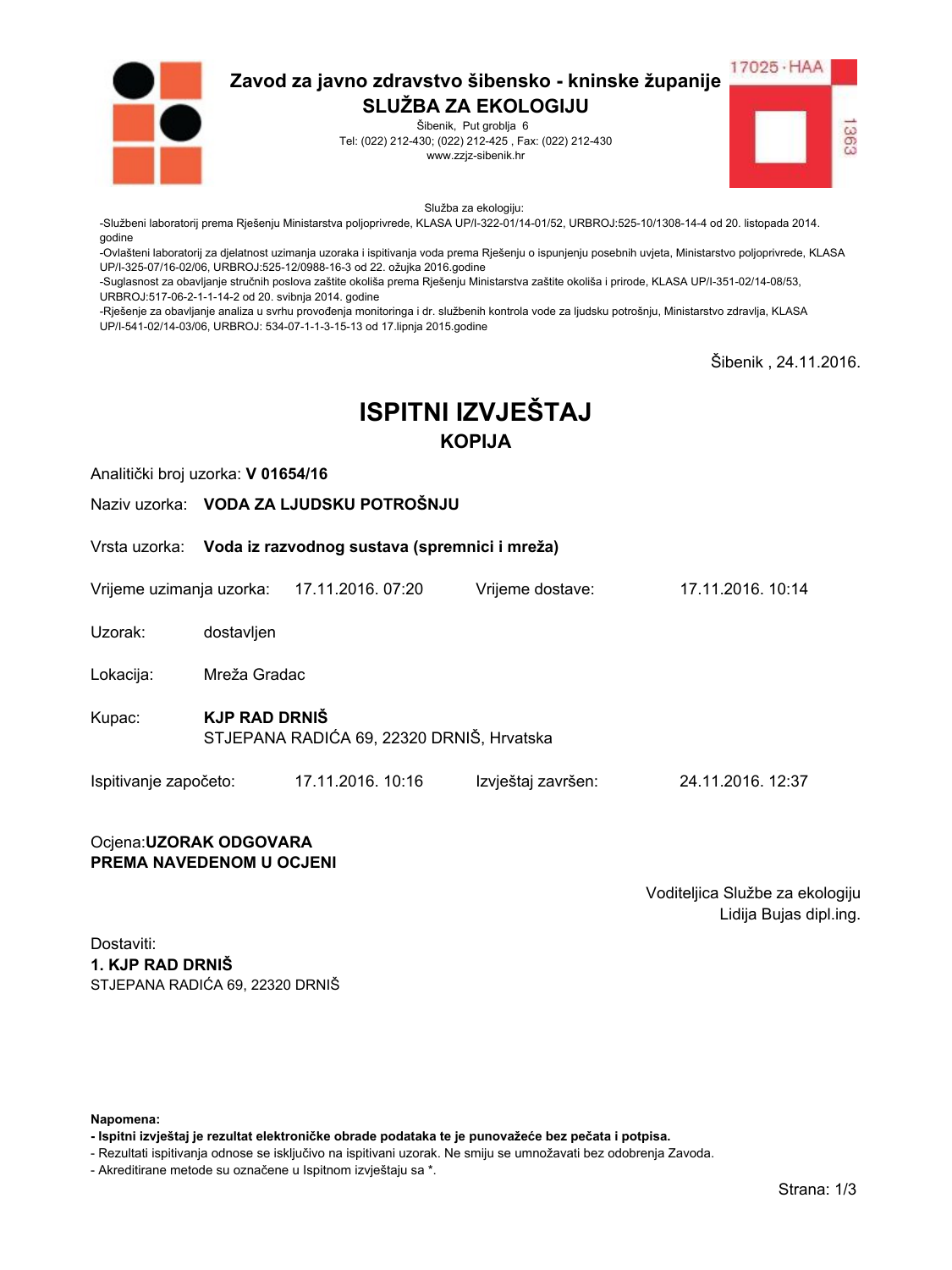## **REZULTATI ISPITIVANJA:**

| Naziv ispitivanja                                               | Metoda                                  | <b>MJ</b>                             | Granice       | <b>Rezultat</b> | Ispravno  |  |
|-----------------------------------------------------------------|-----------------------------------------|---------------------------------------|---------------|-----------------|-----------|--|
| <b>LABORATORIJ ZA ISPITIVANJE VODA I MORA</b>                   |                                         |                                       |               |                 |           |  |
| Temperatura                                                     | SM 2550 B (22.Izd.2012.)                | $^{\circ}$ C                          | < 25          | 16,4            | DA        |  |
| Boja                                                            | HRN EN ISO 7887:2012                    | mg/L Pt/Co skale                      | < 20          | <1              | <b>DA</b> |  |
| Mutnoća                                                         | HRN EN ISO 7027-1:<br>2016*             | NTU jedinica                          | < 4           | 0,68            | <b>DA</b> |  |
| <b>Miris</b>                                                    | HRN EN 1622:2008                        | $\blacksquare$                        |               | <b>BEZ</b>      | <b>DA</b> |  |
| Okus                                                            | HRN EN 1622:2008                        |                                       |               | <b>BEZ</b>      | DA        |  |
| pH                                                              | <b>HRN EN ISO 10523:</b><br>2012*       | pH-jedinica                           | $6, 5 - 9, 5$ | 7,3             | <b>DA</b> |  |
| Temperatura uzorka pri kojoj je izmjerena pH vrijednost: 16,4°C |                                         |                                       |               |                 |           |  |
| Električna vodljivost                                           | HRN EN 27888:2008*                      | $\mu$ Scm $^{-1}$ pri 20 $^{\circ}$ C | < 2.500       | 357             | <b>DA</b> |  |
| Slobodni rezidualni klor                                        | <b>HRN EN ISO 7393-2:</b><br>2001       | mg/L Cl <sub>2</sub>                  | ${}_{0.5}$    | 0,3             | DA        |  |
| Utrošak KMnO <sub>4</sub>                                       | HRN EN ISO 8467:2001*                   | mg/L $O_2$                            | < 5           | 0,41            | DA        |  |
| Amonij                                                          | HRN EN ISO 14911:2001                   | mg/L $(NH_A^+)$                       | ${}_{0.5}$    | 0.04            | <b>DA</b> |  |
| Nitriti                                                         | HRN EN ISO 10304-1:<br>2009/Ispr.1:2012 | mg/L $(NO2)$                          | < 0.1         | 0,04            | DA        |  |
| Nitrati                                                         | HRN EN ISO 10304-1:<br>2009/Ispr.1:2012 | mg/L $(NO_{3})$                       | < 50          | 1,2             | DA        |  |
| Kloridi                                                         | HRN EN ISO 10304-1:<br>2009/Ispr.1:2012 | mg/L CI                               | < 250         | 3,1             | DA        |  |
| LABORATORIJ ZA MIKROBIOLOGIJU U SLUŽBI ZA EKOLOGIJU             |                                         |                                       |               |                 |           |  |
| Ukupni koliformi                                                | Colilert, SM 9223 B (22.<br>Izd.2012.)  | MPN/100 ml                            | 0             | 0               | <b>DA</b> |  |
| Escherichia coli                                                | Colilert, SM 9223 B (22.<br>Izd.2012.)  | MPN/100 ml                            | 0             | 0               | DA        |  |
| Broj kolonija na 37 °C                                          | HRN EN ISO 6222/2000*                   | cfu/mL                                | $~<$ 20       | $\mathbf 0$     | <b>DA</b> |  |
| Enterokoki                                                      | <b>HRN EN ISO 7899-2/</b><br>2000*      | cfu/100mL                             | $\mathbf 0$   | $\Omega$        | DA        |  |
| Broj kolonija na 22 °C                                          | HRN EN ISO 6222/2000*                   | cfu/mL                                | < 100         | 0               | DA        |  |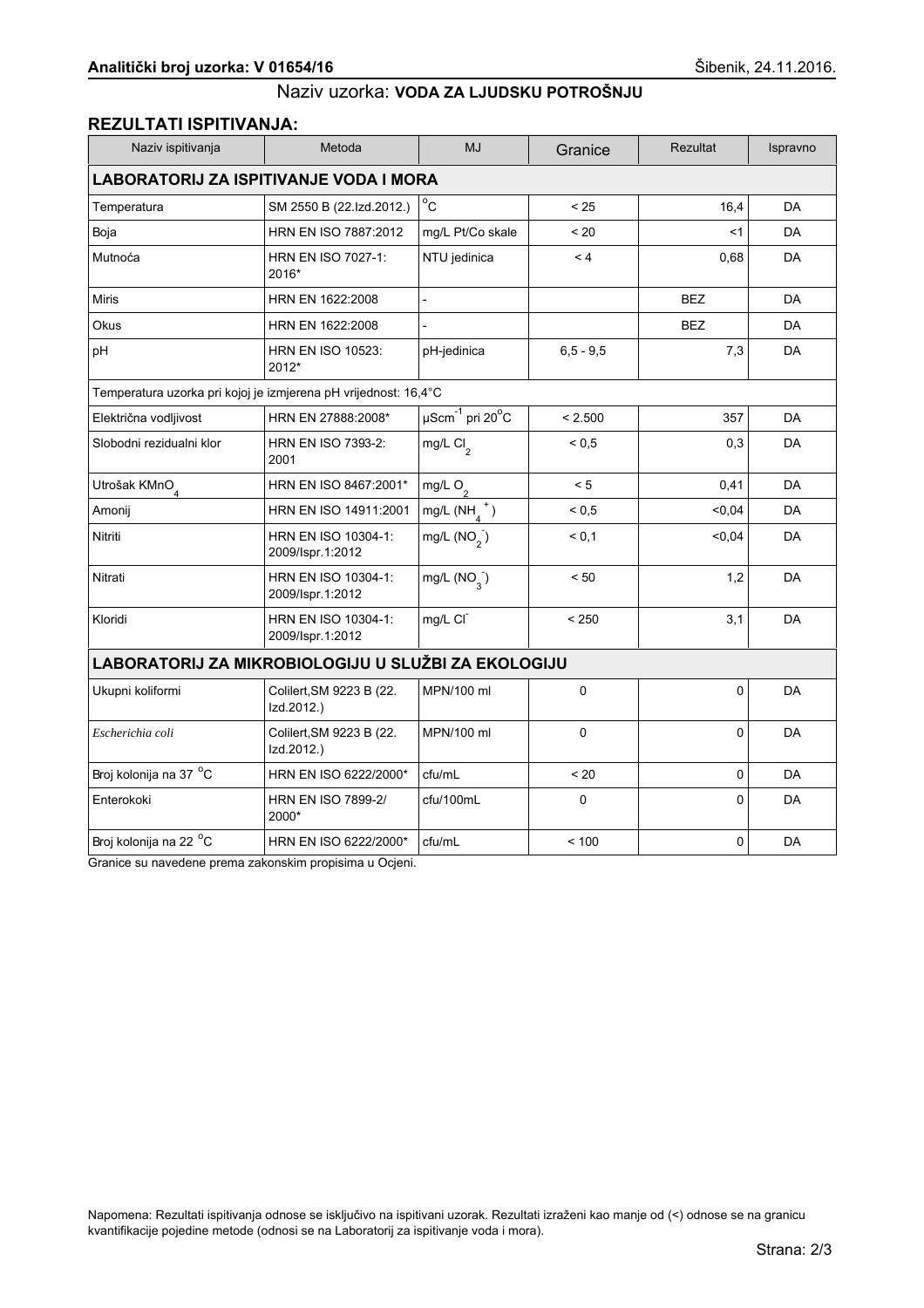## LABORATORIJ ZA ISPITIVANJE VODA I MORA **OCJENA:**

Analizirani uzorak na fizikalno-kemijske i kemijske pokazatelje SUKLADAN je uvjetima koji su propisani " Pravilnikom o parametrima sukladnosti i metodama analize vode za ljudsku potrošnju" (NN 125/13, NN 141/ 13, NN 128/15).

> Voditeljica laboratorija Lidija Bujas dipl.ing.

# LABORATORIJ ZA MIKROBIOLOGIJU U SLUŽBI ZA EKOLOGIJU **OCJENA:**

Analizirani uzorak na mikrobiološke parametre SUKLADAN je uvjetima koji su propisani "Pravilnikom o parametrima sukladnosti i metodama analize vode za ljudsku potrošnju" (NN 125/13, NN 141/13).

> Zamjenica voditeljice Laboratorija za mikrobiologiju u Službi za ekologiju Lidija Bujas dipl.ing.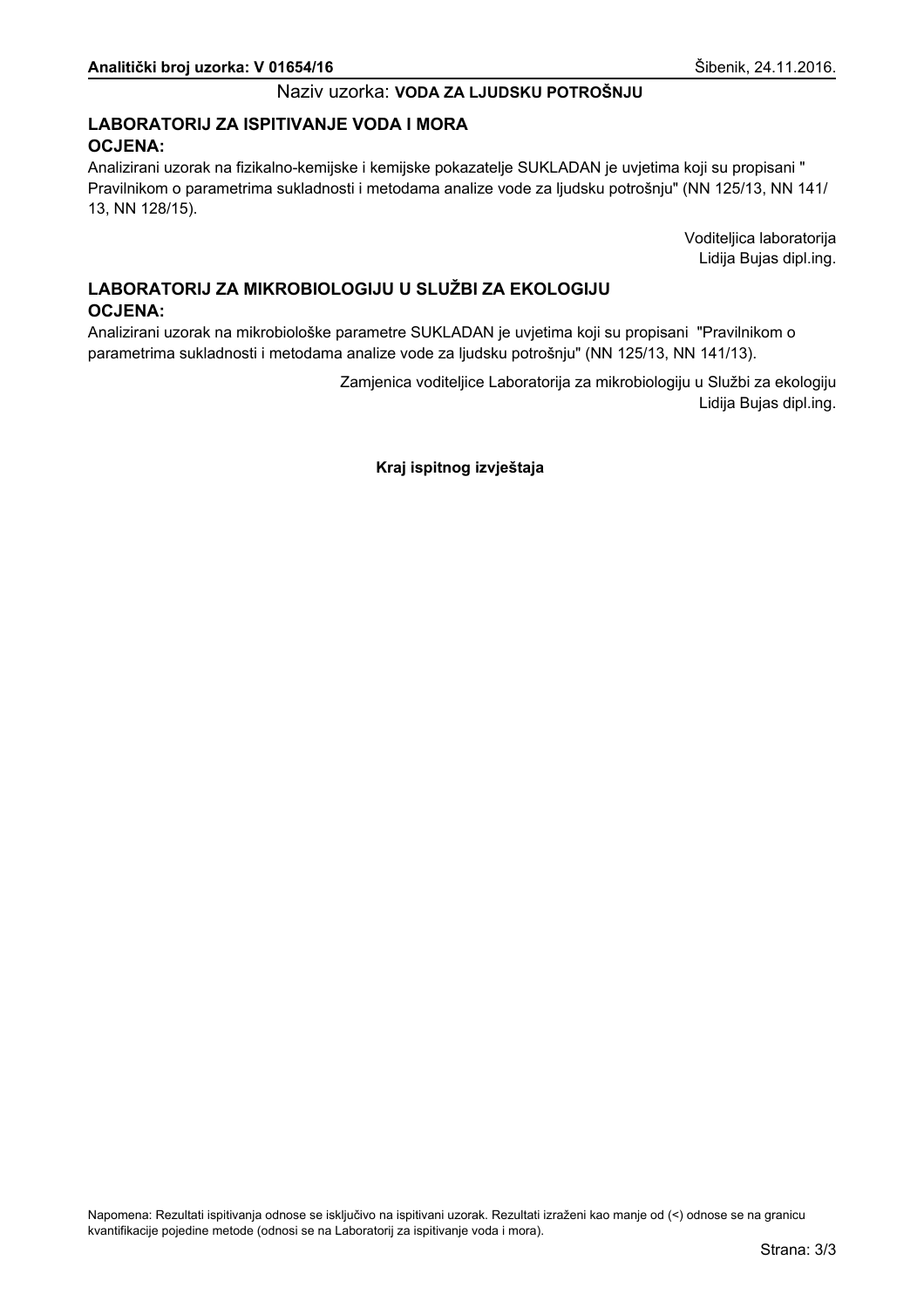

Šibenik, Put groblja 6 Tel: (022) 212-430; (022) 212-425, Fax: (022) 212-430 www.zzjz-sibenik.hr



Služba za ekologiju:

-Službeni laboratorij prema Rješenju Ministarstva poljoprivrede, KLASA UP/I-322-01/14-01/52, URBROJ:525-10/1308-14-4 od 20. listopada 2014. godine

-Ovlašteni laboratorij za djelatnost uzimanja uzoraka i ispitivanja voda prema Rješenju o ispunjenju posebnih uvjeta, Ministarstvo poljoprivrede, KLASA UP/I-325-07/16-02/06. URBROJ:525-12/0988-16-3 od 22. ožujka 2016.godine

-Suglasnost za obavljanje stručnih poslova zaštite okoliša prema Rješenju Ministarstva zaštite okoliša i prirode, KLASA UP/I-351-02/14-08/53, URBROJ:517-06-2-1-1-14-2 od 20. svibnja 2014. godine

-Rješenje za obavljanje analiza u svrhu provođenja monitoringa i dr. službenih kontrola vode za ljudsku potrošnju, Ministarstvo zdravlja, KLASA UP/I-541-02/14-03/06, URBROJ: 534-07-1-1-3-15-13 od 17.lipnja 2015.godine

Šibenik. 24.11.2016.

# **ISPITNI IZVJEŠTAJ KOPIJA**

Analitički broj uzorka: V 01653/16

Naziv uzorka: VODA ZA LJUDSKU POTROŠNJU

Vrsta uzorka: Voda iz razvodnog sustava (spremnici i mreža)

Vrijeme uzimanja uzorka: 17.11.2016. 07:00 Vriieme dostave:

Uzorak: dostavljen

Rezervar Čikola Lokacija:

**KJP RAD DRNIŠ** Kupac: STJEPANA RADIĆA 69, 22320 DRNIŠ, Hrvatska

Ispitivanje započeto: 17.11.2016. 10:14 Izvještaj završen: 24.11.2016. 12:37

#### Ocjena: UZORAK ODGOVARA PREMA NAVEDENOM U OCJENI

Voditeljica Službe za ekologiju Lidija Bujas dipl.ing.

17 11 2016 10:14

Dostaviti: 1. KJP RAD DRNIŠ STJEPANA RADIĆA 69. 22320 DRNIŠ

Napomena:

- Ispitni izvještaj je rezultat elektroničke obrade podataka te je punovažeće bez pečata i potpisa.

- Rezultati ispitivanja odnose se isključivo na ispitivani uzorak. Ne smiju se umnožavati bez odobrenja Zavoda.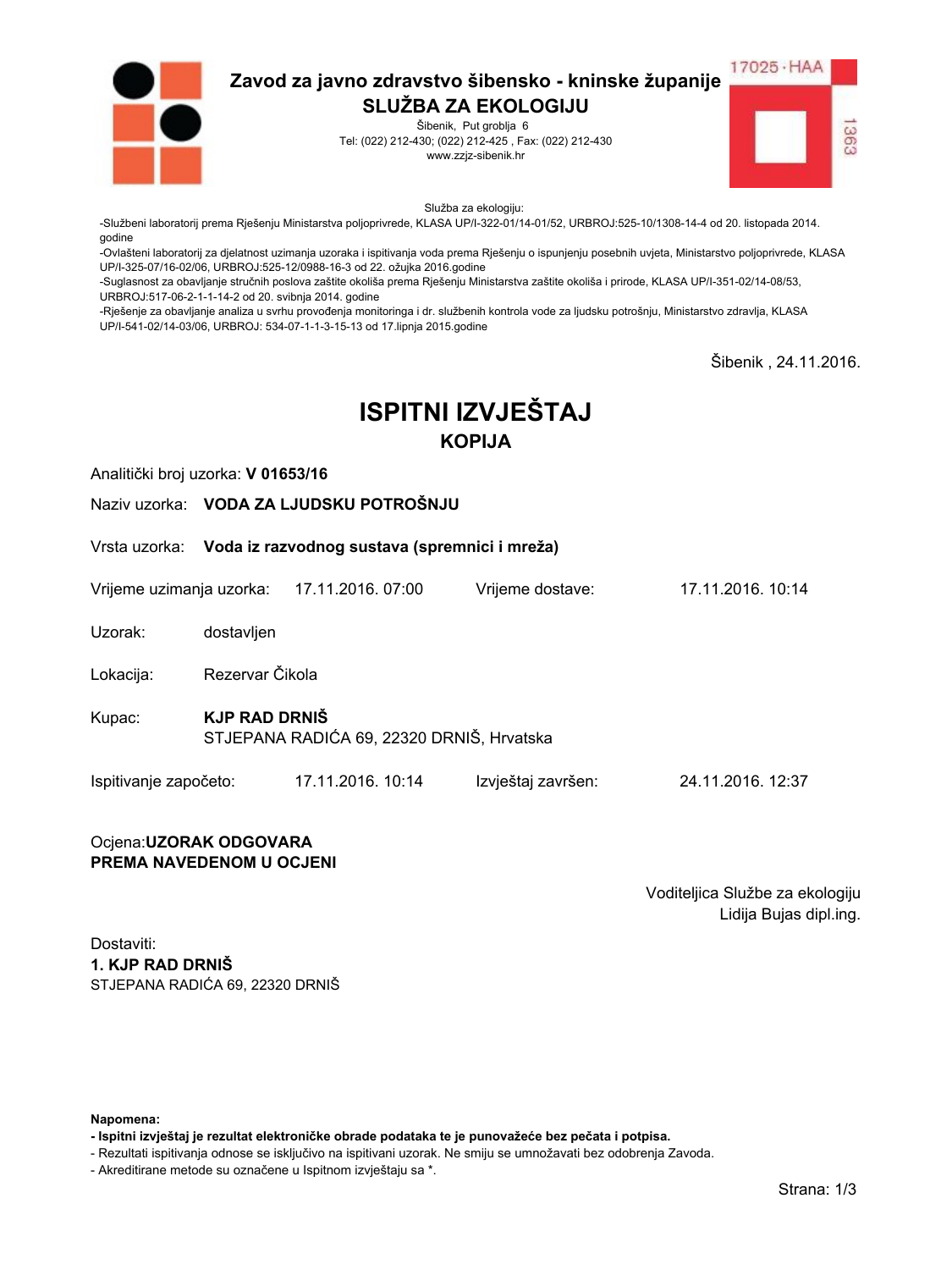#### REZULTATI ISPITIVANJA:

| Naziv ispitivanja                                               | Metoda                                  | <b>MJ</b>                                     | Granice      | <b>Rezultat</b> | Ispravno  |  |
|-----------------------------------------------------------------|-----------------------------------------|-----------------------------------------------|--------------|-----------------|-----------|--|
| <b>LABORATORIJ ZA ISPITIVANJE VODA I MORA</b>                   |                                         |                                               |              |                 |           |  |
| Temperatura                                                     | SM 2550 B (22.Izd.2012.)                | $^{\circ}$ C                                  | < 25         | 17,1            | DA        |  |
| Boja                                                            | HRN EN ISO 7887:2012                    | mg/L Pt/Co skale                              | < 20         | <1              | <b>DA</b> |  |
| Mutnoća                                                         | HRN EN ISO 7027-1:<br>2016*             | NTU jedinica                                  | $\leq 4$     | 0,71            | <b>DA</b> |  |
| <b>Miris</b>                                                    | HRN EN 1622:2008                        | $\overline{a}$                                |              | <b>BEZ</b>      | <b>DA</b> |  |
| Okus                                                            | HRN EN 1622:2008                        |                                               |              | <b>BEZ</b>      | DA        |  |
| pH                                                              | <b>HRN EN ISO 10523:</b><br>2012*       | pH-jedinica                                   | $6.5 - 9.5$  | 7,3             | DA        |  |
| Temperatura uzorka pri kojoj je izmjerena pH vrijednost: 17,1°C |                                         |                                               |              |                 |           |  |
| Električna vodljivost                                           | HRN EN 27888:2008*                      | $\mu$ Scm <sup>-1</sup> pri 20 <sup>°</sup> C | < 2.500      | 382             | DA        |  |
| Slobodni rezidualni klor                                        | HRN EN ISO 7393-2:<br>2001              | mg/L Cl <sub>2</sub>                          | ${}^{5}$ 0.5 | 0,32            | <b>DA</b> |  |
| Utrošak KMnO <sub>4</sub>                                       | HRN EN ISO 8467:2001*                   | mg/L $O_2$                                    | < 5          | 0,26            | <b>DA</b> |  |
| Amonij                                                          | HRN EN ISO 14911:2001                   | mg/L $(NH_A^+)$                               | ${}^{5}$ 0.5 | < 0,04          | <b>DA</b> |  |
| Nitriti                                                         | HRN EN ISO 10304-1:<br>2009/Ispr.1:2012 | mg/L $(NO2)$                                  | < 0.1        | $0,04$          | DA        |  |
| Nitrati                                                         | HRN EN ISO 10304-1:<br>2009/Ispr.1:2012 | mg/L $(NO_{3})$                               | < 50         | 1,2             | DA        |  |
| Kloridi                                                         | HRN EN ISO 10304-1:<br>2009/Ispr.1:2012 | mg/L CI                                       | < 250        | 15,7            | DA        |  |
| LABORATORIJ ZA MIKROBIOLOGIJU U SLUŽBI ZA EKOLOGIJU             |                                         |                                               |              |                 |           |  |
| Ukupni koliformi                                                | Colilert, SM 9223 B (22.<br>Izd.2012.)  | MPN/100 ml                                    | 0            | 0               | DA        |  |
| Escherichia coli                                                | Colilert, SM 9223 B (22.<br>Izd.2012.)  | MPN/100 ml                                    | 0            | 0               | <b>DA</b> |  |
| Broj kolonija na 37 °C                                          | HRN EN ISO 6222/2000*                   | cfu/mL                                        | < 20         | 0               | DA        |  |
| Enterokoki                                                      | <b>HRN EN ISO 7899-2/</b><br>2000*      | cfu/100mL                                     | 0            | 0               | DA        |  |
| Broj kolonija na 22 <sup>o</sup> C                              | HRN EN ISO 6222/2000*                   | cfu/mL                                        | < 100        | 0               | DA        |  |